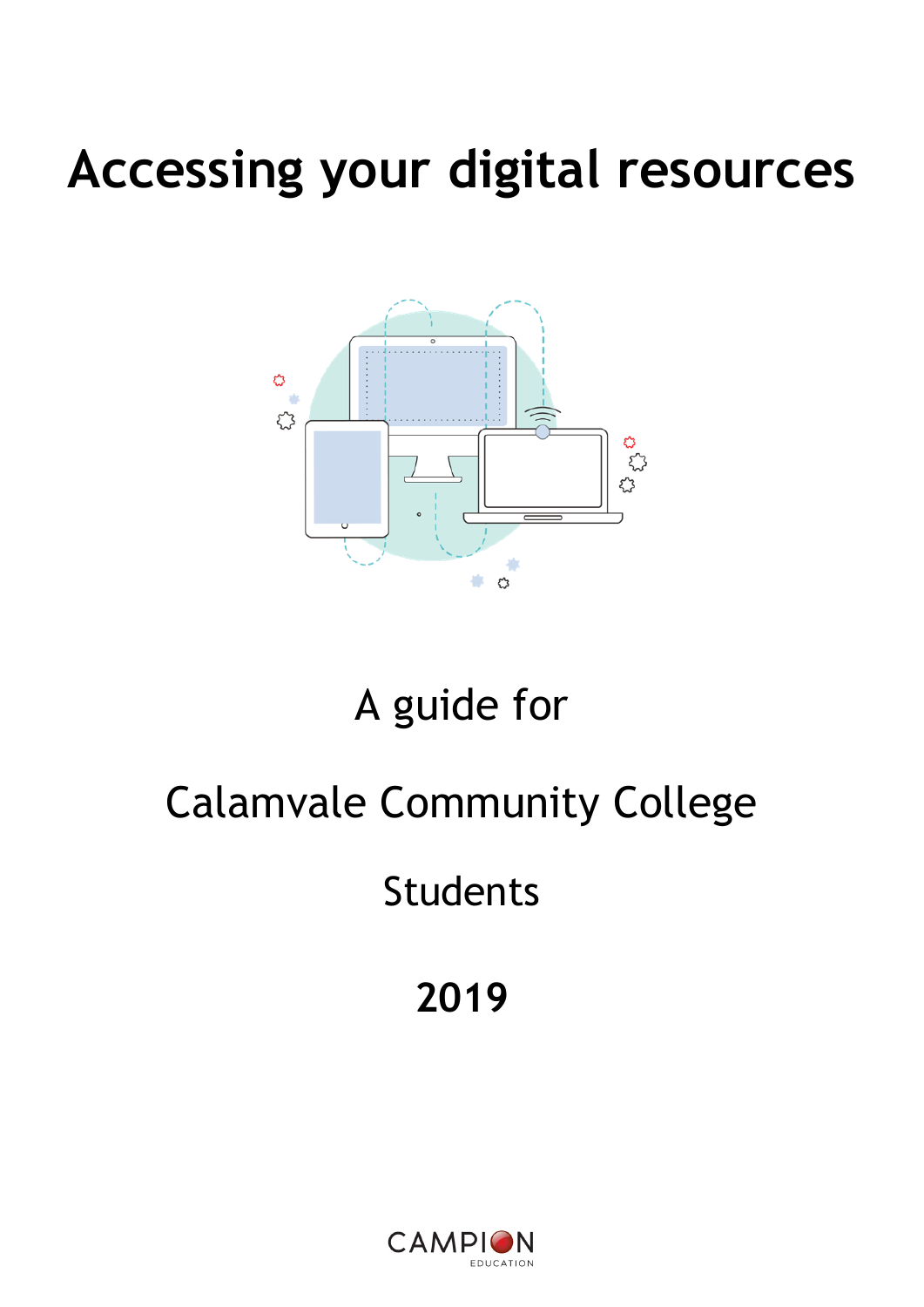### **Welcome!**

There's a lot going on at the start of the school year, so we want to make it very easy for you to get your digital resources set up.

On the following pages we've provided instructions on what you need to do for each subject.

While each subject has a different publisher website to go to, the details you need to enter will always be the same.

### **Here are the details you'll need for each subject and website:**

**MyConnect Username:** Student school email address **Password:** Calamvale4116

**If you get stuck on any of these websites, we're here to help.** 

**Our website has a range of step by step guides and videos at: <https://www.campion.com.au/support-help/support-for-parents/>**

You can also find user guides on our website to assist students who need help with things like:

- o [Downloading MyConnect](http://www.campion.com.au/support-help/support-for-parents/#1475963724708-264bd42a-e6e0%20%20%20%20%20%20%20%20%20%20%20%20%20)
- o [Logging in to MyConnect](https://www.campion.com.au/support-help/support-for-parents/#1475996300573-db2c5adb-2c67%20%20%20%20%20%20%20%20%20%20%20%20)
- o [Using MyConnect](https://www.campion.com.au/support-help/support-for-parents/#1475963725153-ba0d323b-dfa3%20%20%20%20%20%20%20%20%20%20%20%20)

**Phone:** 1300 433 982, press Option #4 for Digital Support

**Email:** [campionhelpdesk@campion.com.au](mailto:campionhelpdesk@campion.com.au)